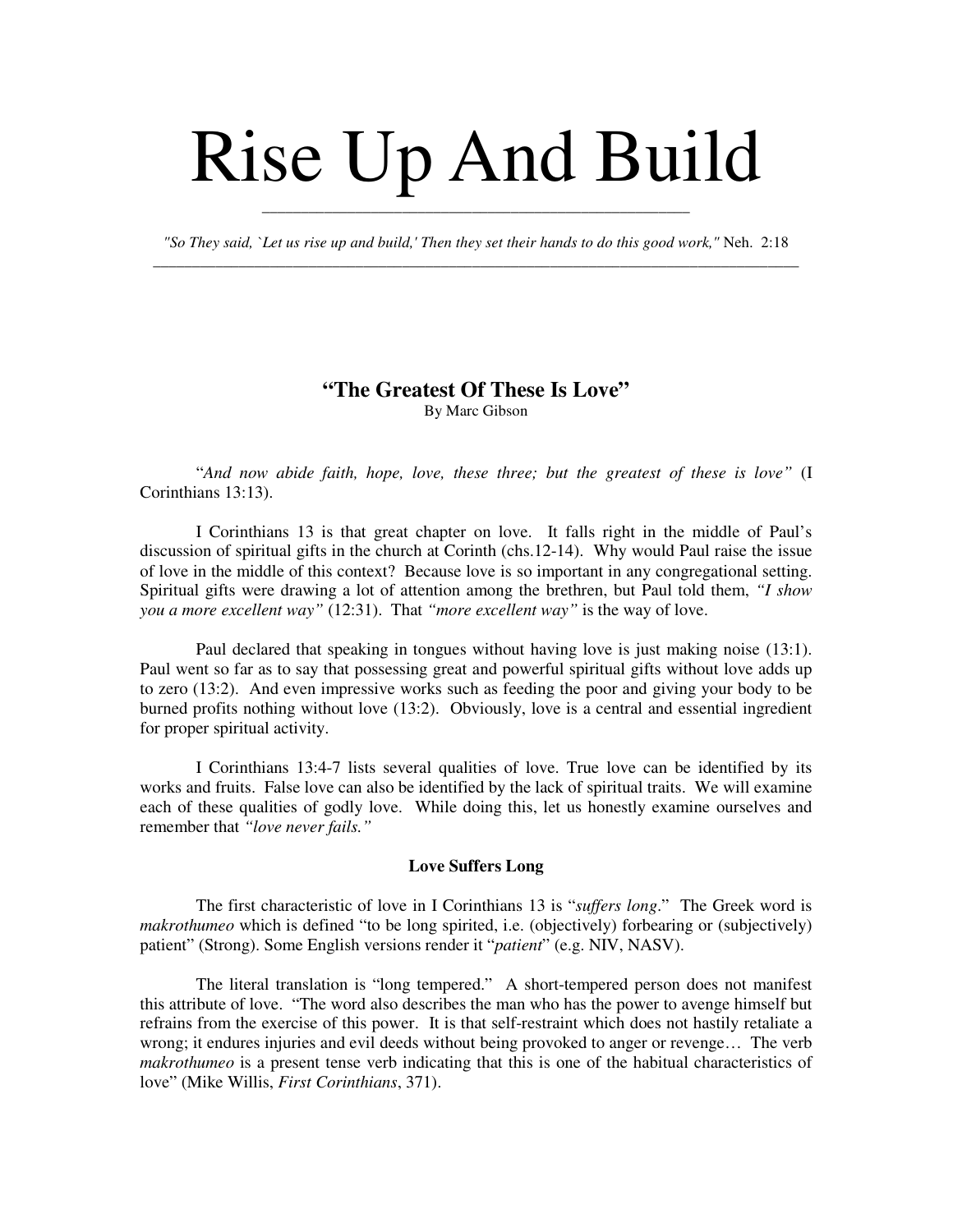If you have a "short fuse" and are easily provoked to anger, then you do not have the patience of love that God commands. Of course, one's loving patience is not infinite, but it should last much longer than is usually characteristic in our impatient and harsh world. True godly love wants to be patient with others.

Are you ready to criticize or disparage another person at the drop of a hat, or to extend great amounts of loving patience? God says, "*Love suffers long."*

## **Love Is Kind**

The second characteristic of love is that it is *"kind*." It would seem obvious that kindness and love go hand in hand. God showed us kindness in Christ (Eph. 2:7; Titus 3:4). True love is never unkind to others, even to enemies. Paul taught us to "*be kind to one another, tenderhearted..*"(Eph. 4:32; cf. Col. 3:1 2). This is the opposite attitude to "*bitterness, wrath, anger, clamor, and evil speaking..with all malice* (Eph. 4:31).

The word translated *"is kind"* (*chresteuomai*) has the meaning of goodness, graciousness, and gentleness. One commentator writes that "the usage of *chrestos* in Luke 5:39 to describe the old wine that has mellowed with age helps us to understand the precise meaning of this word. The old wine is not sharp or biting in taste; rather it is mellow. Hence, love is not caustic, or sharp-tongued; it is mellow and kind. It mellows all that is harsh or austere; roughness and bitterness are banished by love" (Mike Willis, *I Corinthians* 372).

God's people are to be loving people, and loving people are kind. Kindness is part of the "*fruit of the Spirit*" (Gal. 5:22), and brotherly kindness is one of the virtues of godliness (2 Peter 1:7). Love seeks opportunities to express kindness to others, especially those who may be the least deserving!

#### **Love Does Not Envy**

The next characteristic of love is the first that identifies an attribute that is "*not***"** a part of true love. This passage says that love "*does not envy"* Love and envy cannot exist in the same heart.

The word used here (*zeloo*) can have a positive and negative application. It can refer to an attitude that "*earnestly desires*" that which is good (see I Cor. 12:31). But here, it refers to envy, jealousy, and bitter resentment of what is seen in others. "Envy is chagrin, mortification, discontent, or uneasiness at the sight of another's excellence or good fortune, accompanied with some degree of hatred and a desire to possess equal advantages; malicious grudging. Love does not envy the happiness and prosperity others enjoy; but delights in their welfare, and as their happiness is increased by their endowments, their reputation, their health, their domestic comforts, and their learning, it rejoices in it all and would not diminish it and would not detract from that happiness" (Lipscomb and Shepherd, *I Corinthians* 197).

Envy is a carnal attitude that keeps company with strife and division (I Cor. 3:3). Its selfseeking attitude results in "*confusion and every evil thing"* (Jas. 3:14-16). Envy will annihilate the love that should fill our heart. A person filled with godly love will not manifest an attitude of envy toward anyone or anything.

## **Love Does Not Parade It Itself**

Another characteristic that is not a part of true love is the desire to "*parade itself*." We are familiar with parades. They are all about "tooting one's horn" about a holiday or special occasion. There are appropriate times and places for parades, and there are inappropriate times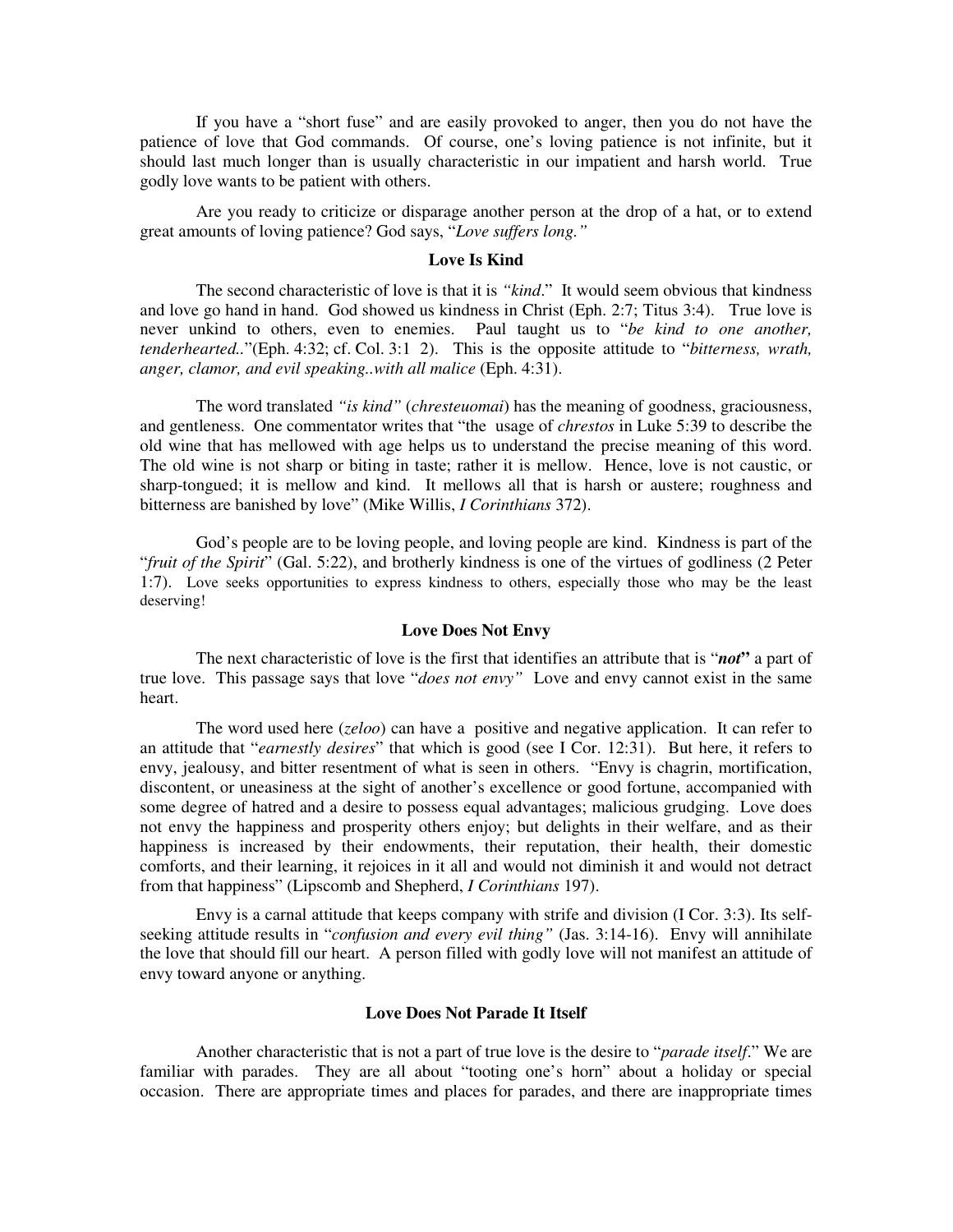and places for parades. A "parade" is not appropriate when godly love is manifesting itself.

The word used here (*perpereuomai*) is translated "*vaunteth itself,"* "brag" and has the meaning of vainglorious, a braggart, boastful. Others commenting on this word have said that it "refers to arrogance of speech; the emphasis is on boasting that wounds others, causes unrest and discord, and represents unfounded presumption" (Mike Willis, *I Corinthians* 372). Love does not "ostentatiously parade its superiority to others, whether real or supposed, priding itself on it" (Lipscomb and Shepherd, 197). This "parading" of love is not to celebrate a good time, but to hurt others by exalting self. True love does not act in such a manner.

One who is filled with godly love will not exalt himself by bragging about how wonderful he is. Instead, love desires to lift up others and seek their good. Braggarts cannot see anyone but themselves or toot any horn but their own. They don't share godly love because they are too busy marching in their own parade!

## **Love Is Not Puffed Up**

The next characteristic that is "*not*" a part of true love is being "*puffed up*." To be "*puffed up*" is to have an inflated view of oneself. It is what we may call having a "big head." Paul had warned earlier in this first epistle to the Corinthians that "*knowledge puffs up, but love edifies"* (8:1). A person caught up in his own supposed importance will become puffed up or manifest an arrogant attitude. True love cannot be linked with such a carnal mind-set.

Not being "*puffed up*" means that love "does not indulge in inflated opinions of itself; the words imply an instinctive aversion from all false glitter, pompous bluster, strutting in borrowed plumes, from extravagant words, looks, tones, styles, in short, a deep hatred of seeming to be more than one is" (Lipscomb and Shepherd, *I Corinthians* 197). This attitude causes one to outwardly "parade" himself. And again, love would never think to do such a thing.

The "*puffed up*" person has no interest in others, and therefore will not think to love and care for others as he should. Rather, he wants all eyes on himself as he "swells" with pride and arrogance. There is no way this person can love as he should with such an attitude. Let us avoid being "*puffed up."*

#### **Love Does Not Behave Rudely**

Paul states next that true love does not "*behave rudely*" or "*behave itself unseemly*" (KJV). The word that Paul uses (*aschemoneo*) has the meaning "to be (i.e. act) unbecoming" (Strong) and to "behave disgracefully, dishonorably, indecently" (Arndt and Gingrich). The world is full of people acting disgracefully toward one another on a daily basis. Such actions demonstrate very little love shown to one another.

One writer notes that this is the attitude that "takes delight in being blunt and almost brutal" (William Barclay, *The Letters to the Corinthians,* 135). One can say the right thing in a very rude way and be totally ineffective. "There is a graciousness in Christian love which never forgets that courtesy and tact and politeness...are lovely things" (*ibid*). We must not forget our manners, but always respect, honor, and value others as well as other accepted standards of decency.

No one has a right to be rude to another person, even if that person has acted rudely. This is especially true between members of the household of faith. Each person should be treated with respect as a soul with value in the eyes of God. If we are just plain rude to another person, we lack true love in our hearts.